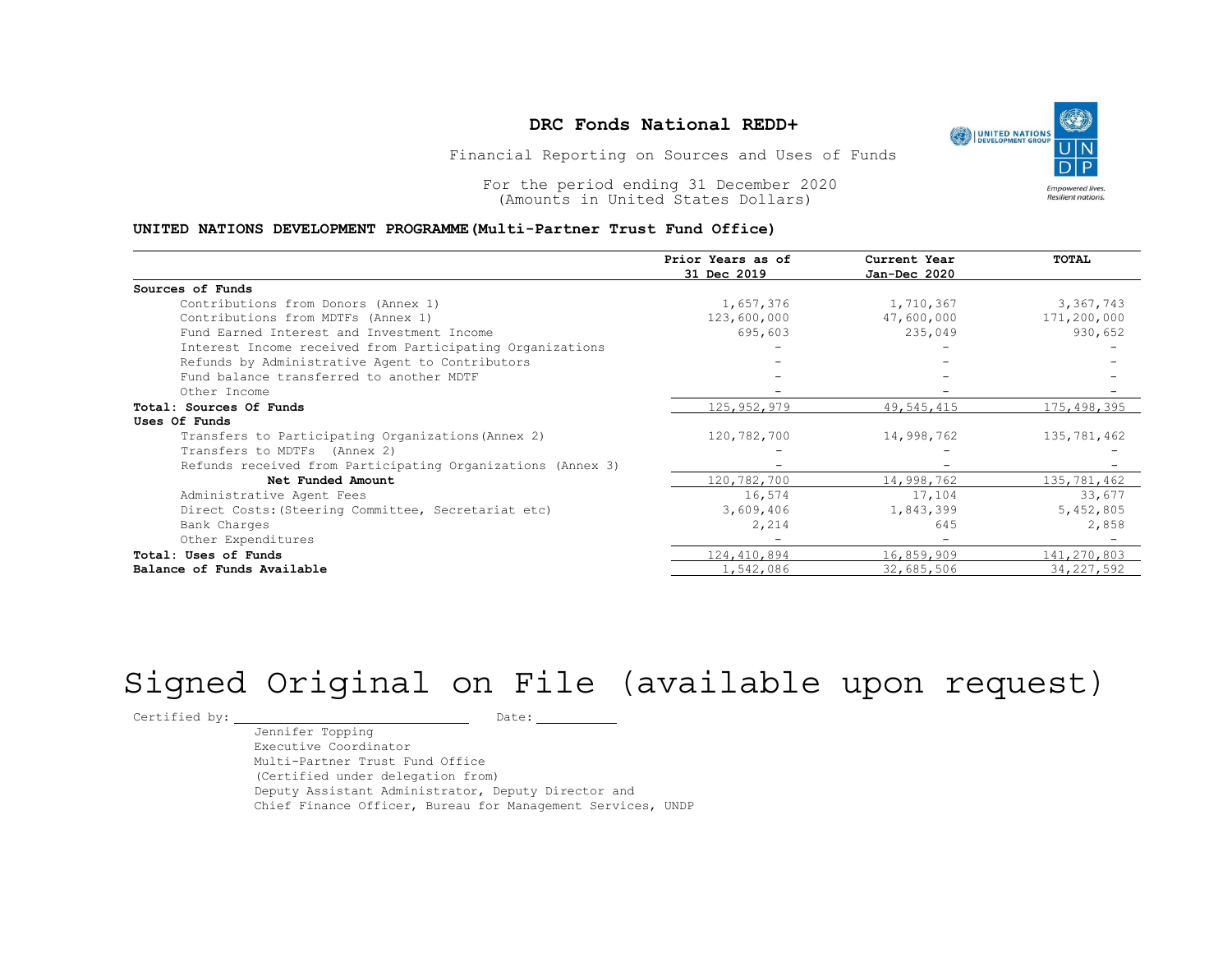

Financial Reporting on Sources and Uses of Funds

For the period ending 31 December 2020<br>
(Amounts in United States Dollars) (amounts in United States Dollars) (Amounts in United States Dollars)

### UNITED NATIONS DEVELOPMENT PROGRAMME(Multi-Partner Trust Fund Office)

Annex - 1: Contributions

| Prior Years as of | Current Year<br>Jan-Dec 2020 | TOTAL       |
|-------------------|------------------------------|-------------|
| 31 Dec 2019       |                              |             |
|                   |                              |             |
| 1,657,376         | 1,710,367                    | 3,367,743   |
| 1,657,376         | 1,710,367                    | 3,367,743   |
|                   |                              |             |
| 123,600,000       | 47,600,000                   | 171,200,000 |
| 123,600,000       | 47,600,000                   | 171,200,000 |
| 125, 257, 376     | 49, 310, 367                 | 174,567,743 |
|                   |                              |             |

## Signed Original on File (available upon request)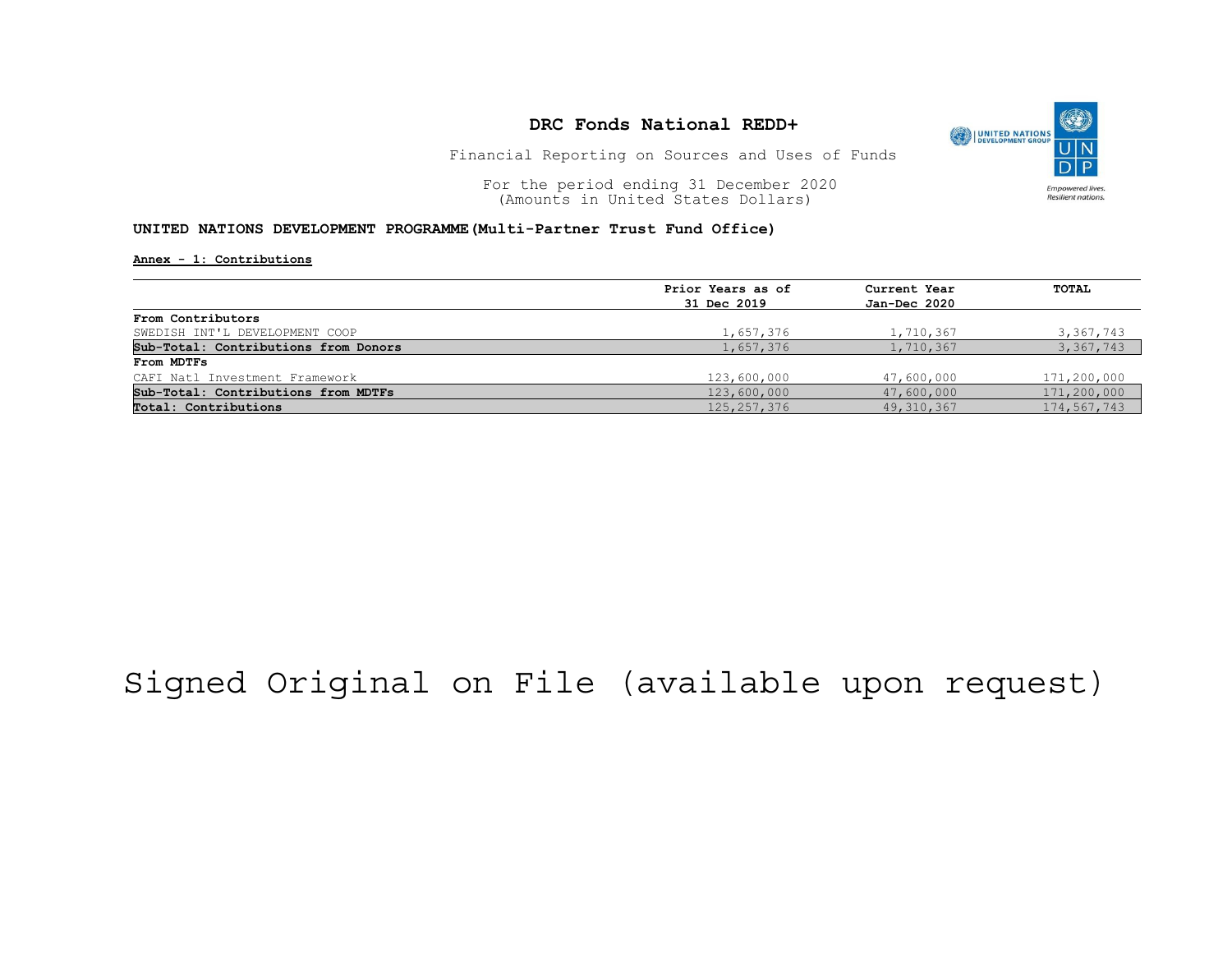

Financial Reporting on Sources and Uses of Funds

For the period ending 31 December 2020<br>
(Amounts in United States Dollars) (amounts in United States Dollars) (Amounts in United States Dollars)

### UNITED NATIONS DEVELOPMENT PROGRAMME(Multi-Partner Trust Fund Office)

Annex - 2: Transfers

|                                | Prior Years as of        | Current Year<br>Jan-Dec 2020 | <b>TOTAL</b>  |
|--------------------------------|--------------------------|------------------------------|---------------|
|                                | 31 Dec 2019              |                              |               |
| To Participating Organizations |                          |                              |               |
| AFD                            | $\overline{\phantom{0}}$ | 14,000,000                   | 14,000,000    |
| Enabel                         | 4,000,000                | -                            | 4,000,000     |
| FAO                            | 16, 481, 154             | 998,762                      | 17,479,916    |
| IBRD                           | 25,000,000               | -                            | 25,000,000    |
| JICA                           | 3,168,041                | -                            | 3,168,041     |
| UNCDF                          | 4,174,200                | -                            | 4,174,200     |
| UNDP                           | 36,568,711               | 1,843,399                    | 38, 412, 110  |
| UNFPA                          | 8,729,120                | $\overline{\phantom{0}}$     | 8,729,120     |
| UNHABITAT                      | 5,000,000                | $-$                          | 5,000,000     |
| UNOPS                          | 21,270,880               | -                            | 21,270,880    |
| Total Transfers                | 124,392,106              | 16,842,161                   | 141, 234, 267 |

## Signed Original on File (available upon request)